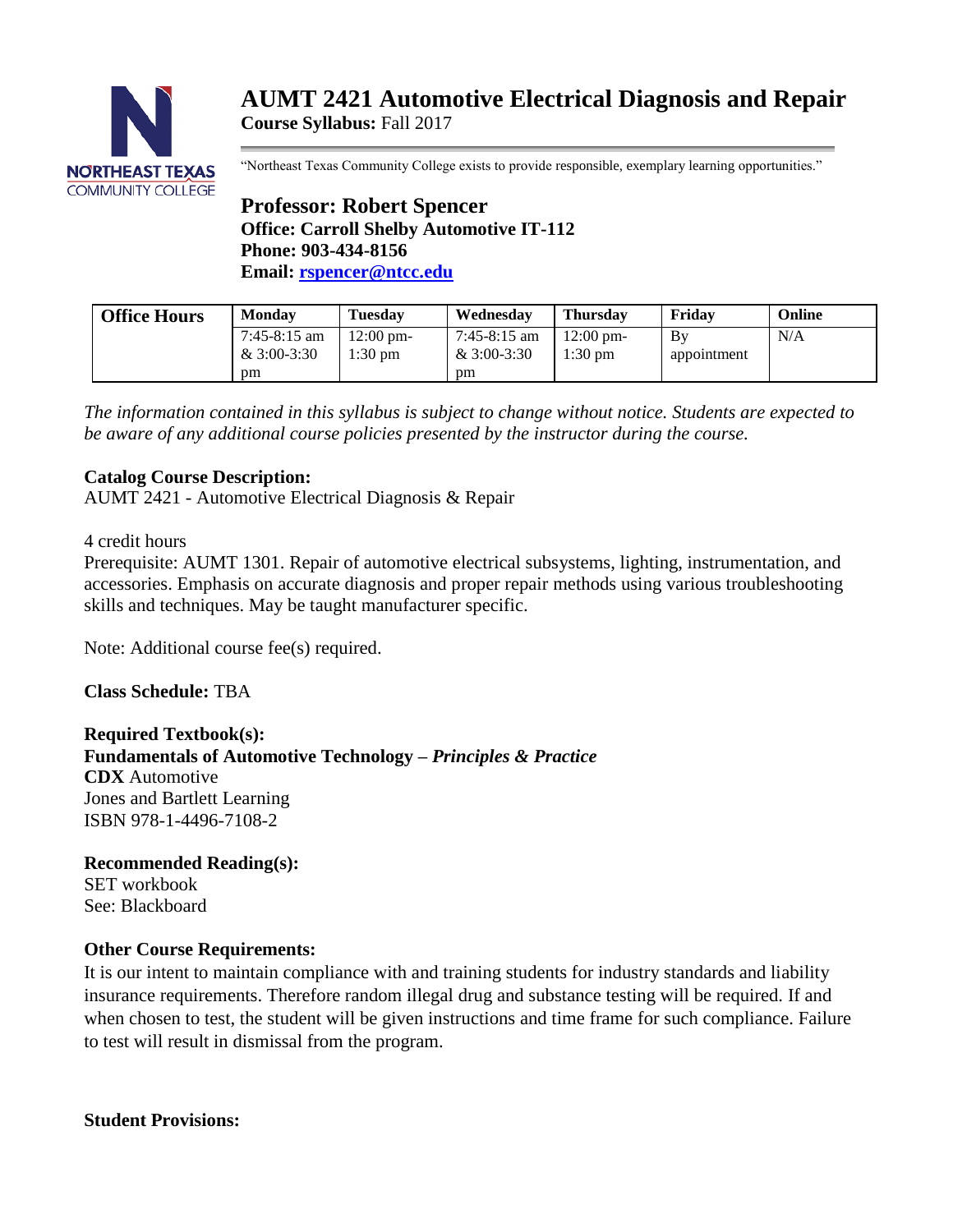Certain tools and equipment related to the topic of study will be REQUIRED of the student to provide for themselves. A tool list is available from your instructor. Your instructor may also require additional tools and/or determine certain tool specifications, for use in classes during the term.

It is HIGHLY RECOMMENDED that the student furnish a lab vehicle to be used in lab and hands-on practical exercises.

- $\triangleright$  This vehicle is NOT the student's daily driver.
- $\triangleright$  The student should understand that the vehicle can greatly enhance their learning experience.
- $\triangleright$  This vehicle should be legally registered and insured.
- $\triangleright$  The student should keep sufficient funds available for possible parts and service needs.
- $\triangleright$  The student will be required to perform service and do live work on these vehicles.

We ask that the vehicle be a small pickup. A Chevrolet S-10, Ford Ranger or Dodge Dakota is requested as we (NTCC Automotive) need a similarity in vehicles due to the need of specialized tools (NTCC to provide) in some areas of study.

## **Student Learning Outcomes:**

Utilize appropriate safety procedures; operate a Digital Multimeter and other electrical test equipment; diagnose and repair automotive electrical and accessory systems and instrumentation; and repair wiring and wiring harnesses.

# **Exemplary Educational Objectives:**

N/A

# **SCANS Skills:**

6.1, 6.2, 6.3, 6.4, 6.5, 6.6, 7.1, 7.2, 7.3, 7.4, 7.5, 7.6, 8.1, 8.2, 8.3, 8.4

# **Evaluation/Grading Policy:**

Grading will be represented by a Grade Value Points System. 1000 points is the target goal for the course and would be equal to a 100% or an "A" grade. The course calendar will display point's assignments.

- $\checkmark$  Theory (Knowledge) includes Textbook, CDX web assignments, quizzes and subject matter tests. Points System (to be completed timely and to instructional satisfaction)
- $\checkmark$  Shop (Skills) Grade includes hands-on work, work on Training Devices, Validation exercises and Skill Testing. Points System. (to be completed timely and to instructional satisfaction)
- $\checkmark$  400 Points total. 100 points for CDX, 100 points for attendance with a subtraction of 2 points per tardy and sequential doubling of points for absenteeism. Example: 1 for first absence, 2 for second absence, 3 for the third etc. 100 points for quizzes and exams. 100 points for live instruction activities (see calendar)

**Essential Elements** may be held to either a Pass/Fail standard or a deduction of grade points at the discretion of the course Instructor.

The Essential Elements of this AUMT class are as follows:

 $\triangleright$  On Time Physically/Mentally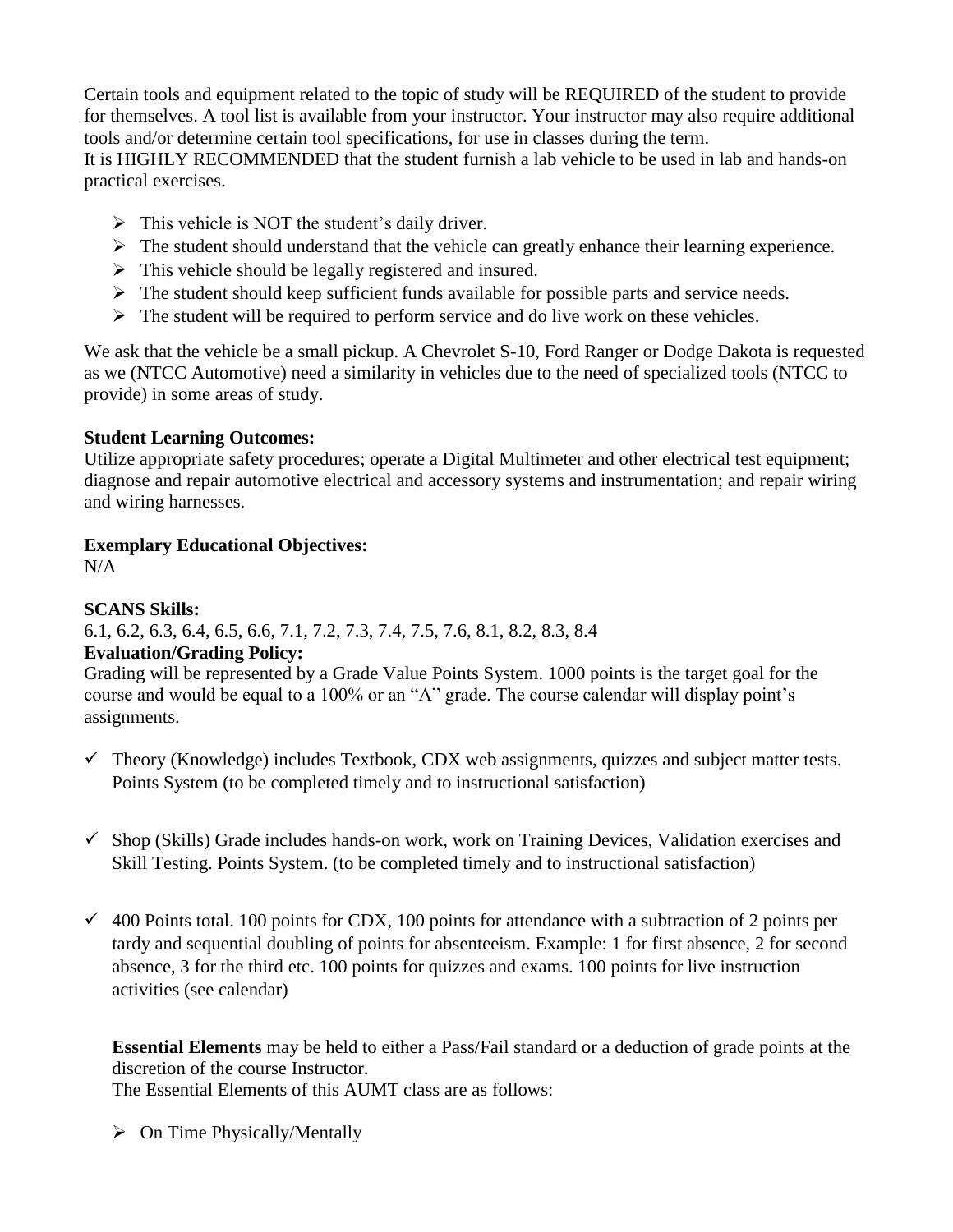- $\triangleright$  Assignments Completed On Time
- > Exhibit Safety
- $\triangleright$  Exhibit Positive Attitude
- $\triangleright$  Display Self-Responsibility
- $\triangleright$  Display of Positive Ethics
- $\triangleright$  Other specific assignment (such as a research paper/report) as the instructor may assign.

Standard Grades:

| $A=$ Superior       | $(90-100)$                                    |
|---------------------|-----------------------------------------------|
| $B =$ Above Average | $(80-89)$                                     |
| $C=$ Average        | $(70-79)$                                     |
| $D$ = Below Average | (60-69) (May not be suitable for advancement) |
| $F =$ Failing       | (59-00) (Not suitable for advancement)        |

Note: A "C" or better is required in your declared major.

Note: A Work Ethics standard is based on the characteristics listed below under Professionalism. The instructor may grade on a weekly or daily basis depending on their preference. If you are absent you will receive a zero for the day for all daily criteria. 3 tardies of less than 14 minutes can equal an absence. To exceed 10% total course time with absenteeism may result in course failure and dismissal at the discretion of the Instructor and the Program Director.

Note: The following are several examples of objectives that may be used to satisfy demonstration of positive attitudes. Cross-over may occur within this criteria.

- Use safe work habits
- Demonstrate positive personal habits including personal hygiene
- Display good judgment
- Demonstrate productivity
- Demonstrate quality work
- Prepared for class
- Manage time

**Note: The following attitudes can result in a zero for the day.**

- Not properly dressed.
- **No safety glasses.**
- **Sleeping during class or lab.**
- **Using cell phones/texting during class or lab.**
- **Dis-agreeable behavior**

#### **Lectures & Discussions, Tests/Exams and Assignments:**

#### **Other Course Requirements:**

Type or insert other important components of your syllabus here: For example: Supplies or Calendar

#### **Student Responsibilities/Expectations:**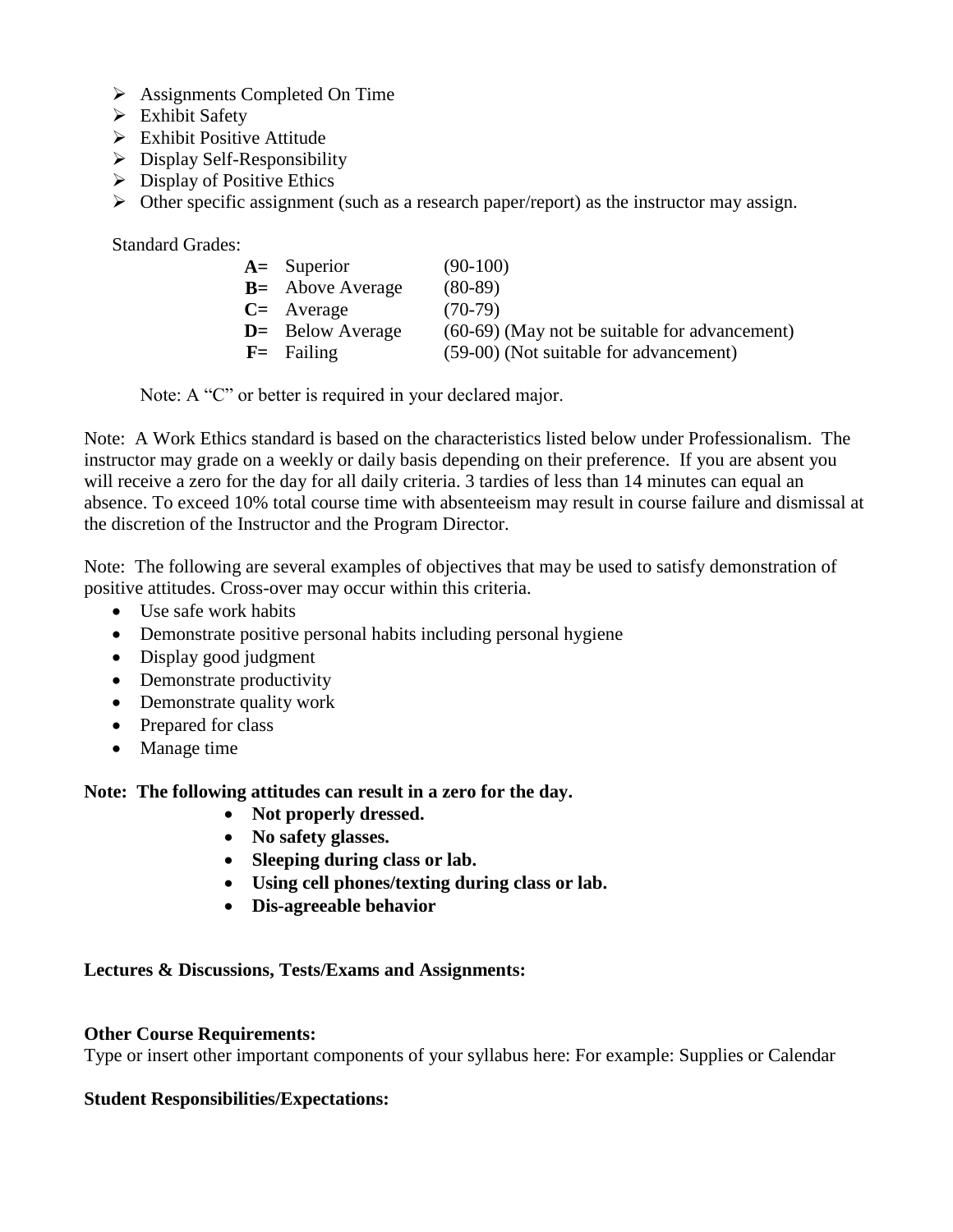## *Attendance Policy*

Regular and punctual attendance at all scheduled classes is expected. Attendance is necessary for successful completion of course work. If you are absent, you are responsible for initiating procedures for make-up work. All course work missed, regardless of cause, is to be completed to the satisfaction of the instructor. Please see the schedule of classes for the last day to withdraw. Religious Holy Days: please refer to the current Northeast Texas Community College Student Handbook

The Carroll Shelby Automotive Program has **90% required attendance policy** for all courses. After exceeding the allowed absences you will receive either an F or Incomplete for the course. It is up to you to initiate a drop in the Office of Admissions and Records. (At the discretion of the instructor, a student with no more than one absence and with an "A" average will be exempt from the final exam.)

Note: Coming to class late three times will be considered an absent.

# *Professionalism*

The Automotive Technology program, like most other vocational programs, has policies that must be followed. These policies will give you, the student, a better opportunity to learn the mechanical power trade. *The general classroom and lab policies are listed in this syllabus and are to be abided by.* The instructor may have additional policies for their class. If required the instructor will choose partners for assignments as required.

# *General Safety Rules*

The instructor may have additional safety policies for their class.

- 1. Make sure all hand tools are in good condition. Using a damaged hand tool of the incorrect tool for the job may result in injury.
- 2. When lifting a car by using a jack, always make sure the jack is centered. When the vehicle is raised always use safety jack stands. Never go under a car without safety jack stands.
- 3. Never wear jewelry such as rings, bracelets, necklaces, watches, or ear rings when working on a car.
- 4. Long hair should be tied back.
- 5. Never use compressed air to remove dirt from your clothing. Also, never spin bearings with compressed air.
- 6. When using any machines, such as presses, hoists, drill presses, or special equipment, make absolutely certain that all operational procedures are followed and all safety tests have been passed.
- 7. Always wear safety glasses in shop areas.
- 8. Always use exhaust fans/evacuation system when running a car in the shop.
- 9. Use proper lifting procedures when lifting heavy objects.
- 10. Make sure you know the shop layout.
	- a. Fire extinguisher locations
	- b. Emergency fire exits
	- c. Eyewash station
	- d. First-aid kit
	- e. Fire blanket
- 11. Dispose of all hazardous waste in appropriate containers.
- 12. Horseplay physical or verbal is not allowed at any time. THINK BEFORE YOU ACT!
- 13. Report all injuries to the Instructor immediately.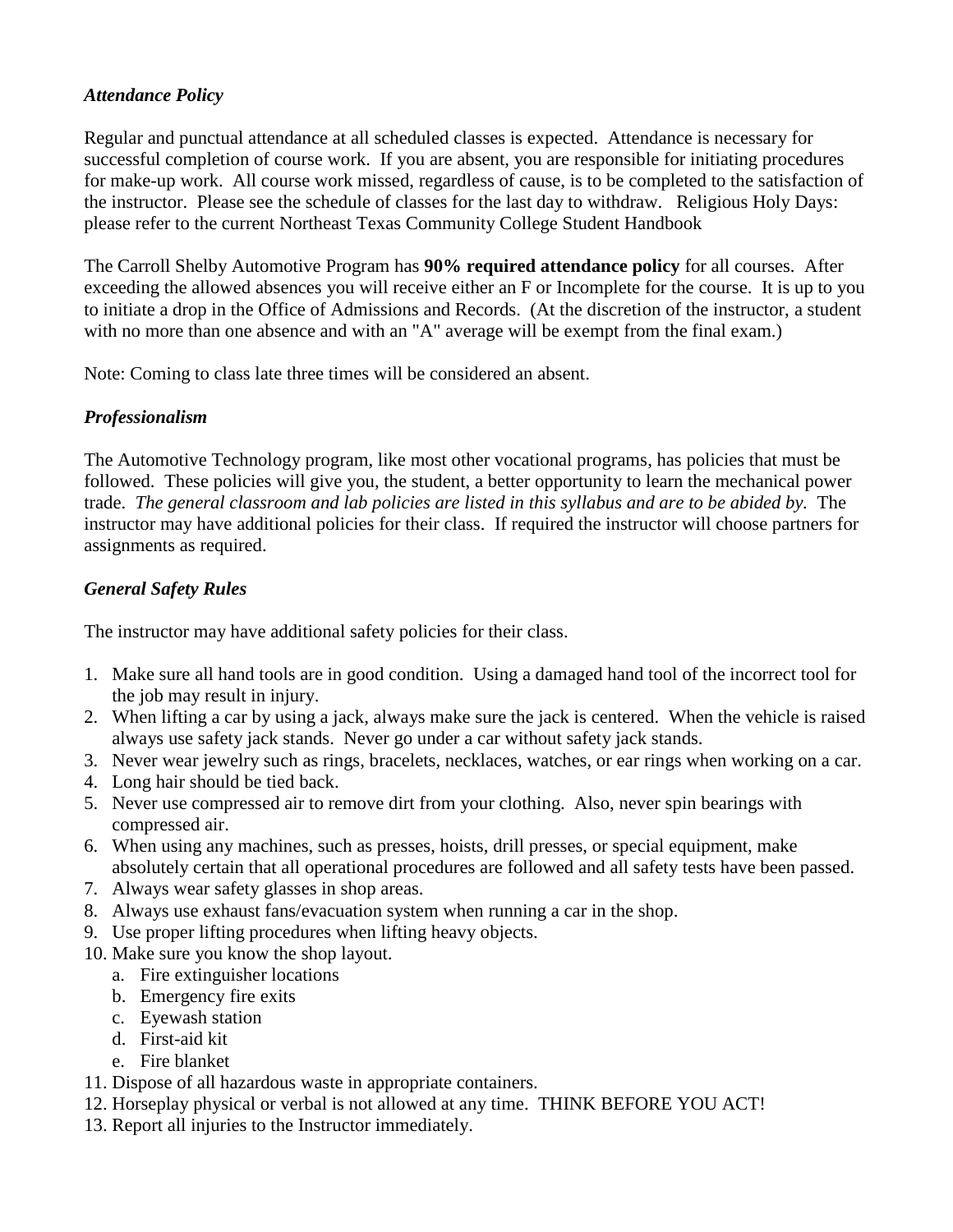- 14. Wear proper work clothes in the shop area. (See: Dress Code.)
- 15. Students are not permitted to use instructor's tools at any time.
- 16. Students are not permitted to enter any instructor's offices unless accompanied by an Automotive Technology faculty member. **NO EXCEPTIONS!**
- 17. Any personal emergencies will be handled through the switchboard and security.
- 18. Any printing must have the instructor's approval.

#### *Good Housekeeping (Daily)*

- 1. Clean up all spills immediately.
- 2. Make sure all tools and toolboxes are returned to their proper place.
- 3. Store oily rags in proper containers.
- 4. Clean all tools before returning to tool room or assigned toolbox.
- 5. Sweep shop areas after each class.
- 6. Clean all equipment after use.
- 7. Keep benches clean and free of trash.
- 8. Make sure tools are in proper working order. Report any broken tools to the instructor immediately.
- 9. Do not leave creepers and tools on floors unless in use.
- 10. Empty shop garbage cans.

#### *Vehicle Rules*

- 1. Do not sit on cars.
- 2. Do not sit in cars unless you need to be in the car.
- 3. When pushing cars always push from the back never from the side.
- 4. Always use floor mats and seat covers.
- 5. Always use fender covers when working under the hood.
- 6. When moving vehicle always make sure your hands, shoes and clothing are clean, in order to avoid getting the interior dirty.
- 7. Be sure to clean greasy handprints off fenders and hoods when work is completed.
- 8. Do not play car radios.
- 9. Do not write on dirty cars (i.e. Wash me )
- 10. Never ever mess with any car that comes into the shop.
- 11. Treat every vehicle better than you would treat your own.

## *Class Rules*

- 1. When asking questions please raise your hand and wait to be called on.
- 2. Sunglasses may not be worn in class.
- 3. No aggressive body contact.
- 4. No cheating. Do your own work. See Cheating Policy
- 5. Food, Drink & Gum are not allowed during the instructional periods.
- 6. Profanity is not allowed.
- 7. All telephones, pagers and beepers are to be turned off before class and lab. If class is interrupted due to personal communication devices you will receive a 0 for the day.
- 8. The teacher is always right.
- 9. If the teacher is wrong refer to rule number 8.
- 10. If you have any problems ask to talk to the teacher in private and any problem can be worked out.
- 11. Smoking is allowed only in designated areas.
- 12. The Internet will be used only with the approval of the Mechanical Power Technology Faculty.

#### *Live Work*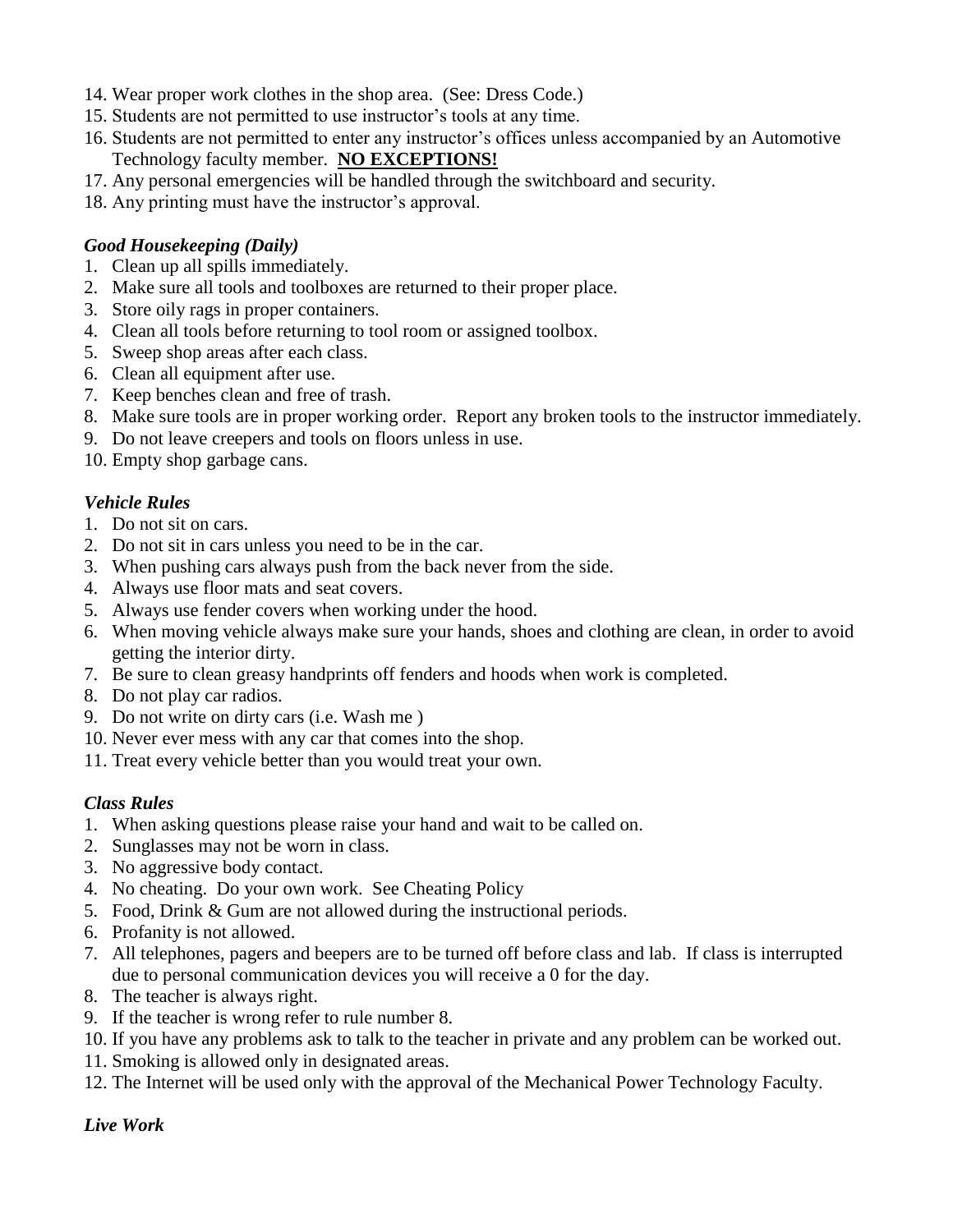- 1. All live work is at the discretion of the instructor and department chair.
- 2. All live work must have training value to the student and be part of or consistent with the requirements of the course of study.
- 3. No live work will be allowed unless student has completed related tasks or units.
- 4. All vehicles must have a signed work request completed, approved and filed in the office before any work may begin.
- 5. A copy of the work request will be left on the vehicle's dash while the vehicle is in the shop.
- 6. Students and outside customers are responsible for paying for any materials used in the repair of vehicles.
- 7. The student working on a vehicle will be responsible for making a bill of materials to be approved by the instructor.
- 8. All property belonging to students or customers to be worked on is brought into the school and left in the school at the owner's risk.

# *Code of Ethics*

- 1. Treat people with respect.
- 2. Exhibit positive behavior.
- 3. Wear proper dress and exhibit a professional appearance.
- 4. Follow rules, regulations and policies as established.
- 5. Maintain regular attendance.
- 6. Assume responsibility for decisions and actions.
- 7. Demonstrate willingness to learn.
- 8. Practice time management.
- 9. Practice cost effectiveness.
- 10. Apply ethical reasoning.
- 11. Display initiative.
- 12. Display assertiveness.
- 13. Exhibit pride.
- 14. Exhibit the following characteristics:
	- a. Honesty
	- b. Reliability
	- c. Diligence
	- d. Enthusiasm
	- e. Cooperativeness
	- f. Loyalty

## *Dress Code*

It is important to present a professional image in the work place. Uniform shirts are to be light blue work shirts (short or long sleeves) and work pants are to be navy blue in color (example - Dickie brand) and five (5) pair are recommended (minimum requirement of three pair). These are not available at the Campus Bookstore but can be purchased at most retail stores (i.e., Wal-Mart, K-mart, Sears, JC Penney). If your employer furnishes uniform shirts, they may be worn in place of the school shirt. These shirts should be tucked in, clean and neat at all times. You must have an approved uniform by the twelfth day of class. If you do not, you will have 10 points deducted from your professionalism grade each class period the shirt is not worn. Shorts and sandals are not allowed. *Professional appearance is part of your grade and is reflected in your work ethics grade.*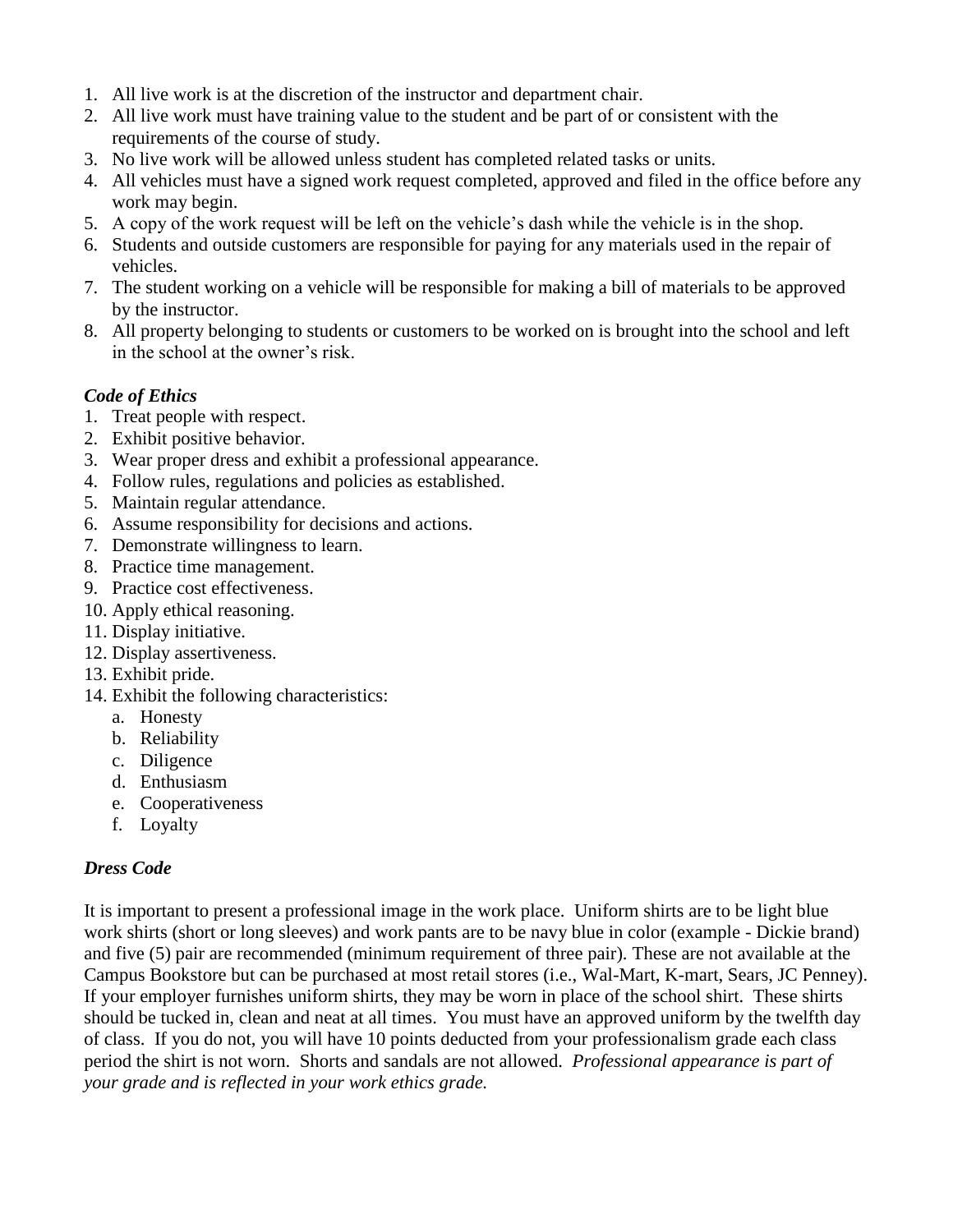## *Safety Glasses*

Safety glasses are required. Prescription glasses are okay if confirmed by a statement from your optometrist and are fitted with side shields. Bring this statement at the start of school.

#### *Driver's License*

Automotive students are required to have a valid driver's license. Without this students cannot drive vehicles to complete the required tasks. Students' are responsible for providing vehicles for many of the tasks they are required to complete.

# *Tools/Supplies*

In addition to the regular college expenses, students entering the automotive trades programs must possess hand tools. The cost of tools and a roll cab for the freshman year is expensive investment depending on brand and place of purchase. For the second year, the costs are considerably less. It is recommended that all tools and equipment be insured under the parents' or the student's homeowner's insurance. NTCC is not responsible for students' tools. Some of the required supply items that students accepted into the automotive service technician program need to furnish are not on the equipment lists. These items, such as welding rods, brake fluid, oils, etc., must be of a particular type and should not be purchased prior to arrival on campus. Again, after arriving on campus, students will receive information about the identification and purchase/attainment from individual course instructors at an approximate cost of \$150 for the school year. See required tool list.

## *Vehicles for Task Completion*

Students' are responsible for providing vehicles for many of the tasks they are required to complete. The school supplies certain lab units used in very specific tasks, but it is the student's responsibility to find the vehicles to complete their lab tasks. Student's may work on their own, family and friends vehicles, but remember that we are student and some projects take much more time than a professional shop. Also note that all outside work is at the discretion of the instructor. It is desirable, but not required to have a later (2000 or newer) model vehicle that can be left on campus to perform required occupational practices in labs. Students may exchange vehicles with other students when different years, makes, and models are necessary to complete tasks. It is not necessary that the vehicle be licensed or insured and there is parking provided for these vehicles.

## *Parts and Supplies*

The Mechanical Power Technology Dept. does not purchase parts for projects. The owner is responsible for acquiring all parts and supplies required for the repair. There will be a shop service charge of five dollars (\$5.00) on each repair order. This is to cover hazardous waste disposal and consumable materials.

## **NTCC Academic Honesty Statement:**

"Students are expected to complete course work in an honest manner, using their intellects and resources designated as allowable by the course instructor. Students are responsible for addressing questions about allowable resources with the course instructor. NTCC upholds the highest standards of academic integrity. This course will follow the NTCC Academic Honesty policy stated in the Student Handbook."